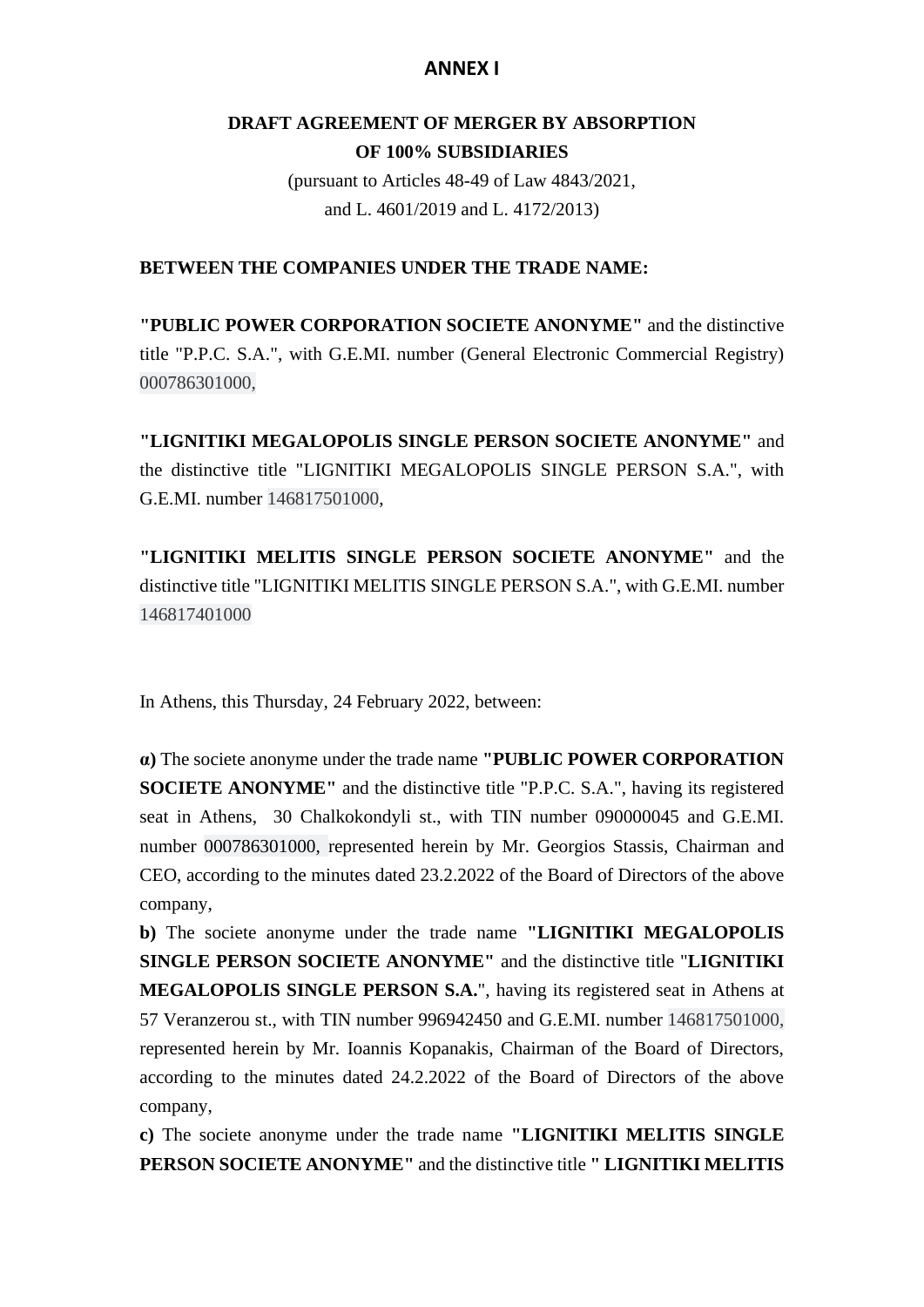**SINGLE PERSON S.A.**", having its registered seat in Athens at 57 Veranzerou st., with TIN number 996942461 and G.E.MI. number 146817401000, represented herein by Mr. Ioannis Kopanakis, Chairman of the Board of Directors, according to the minutes dated 24.2.2022 of the Board of Directors of the above company,

it was agreed and mutually accepted to merge the above companies through absorption of the second and third of them by the first.

To this end, the above companies, legally represented, draw up the present Draft Merger Agreement, in accordance with the provisions of Articles 48-49 of Law 4843/2021, Law 4601/2019 and Law 4172/2013, and pursuant to the more specific terms set out below:

**1.** The absorbing is the societe anonyme "PUBLIC POWER CORPORATION SOCEITE ANONYME" (d.t. "P.P.C. S.A."), with G.E.MI. number 000786301000 (the "**Absorbing Company**")

The Absorbed are on the one hand the societe anonyme under the trade name **"LIGNITIKI MEGALOPOLIS SINGLE PERSON SOCIETE ANONYME"** and the distinctive title "LIGNITIKI MEGALOPOLIS SINGLE PERSON S.A.", with G.E.MI. number 146817501000 ("**First Absorbed Company**") and on the other hand the societe anonyme under the tradename **"LIGNITIKI MELITIS SINGLE PERSON SOCIETE ANONYME"** and the distinctive title "LIGNITIKI MELITIS SINGLE PERSON S.A", with G.E.MI. 146817401000 the ("**Second Absorbed Company"** and together with the First Absorbed Company, the "**Absorbed Companies**")

**2**. The above merging companies decided the merger by absorption of the Absorbed Companies by the Absorbing Company, pursuant to the possibility provided by Articles 48-49 of Law 4843/2021 and considered it appropriate and advantageous because it will contribute to the simplification of the corporate structure of the group of companies of the Absorbing Company, in particular in the context of demerger through hive-down of the Activity of its Post-Lignite Development Business Sector, as provided for in Articles 26 and 27 of Law No. 4872/2021 (Government Gazette A' 247/10.12.2021). The said merger will enable the completion of the demerger through hive-down of the Post-Lignite Development Activity and the transition of PPC S.A. to the post-lignite era. In addition, the present merger will result in significant benefits for the Absorbing Company, such as centralisation of operations, optimisation and expansion of activities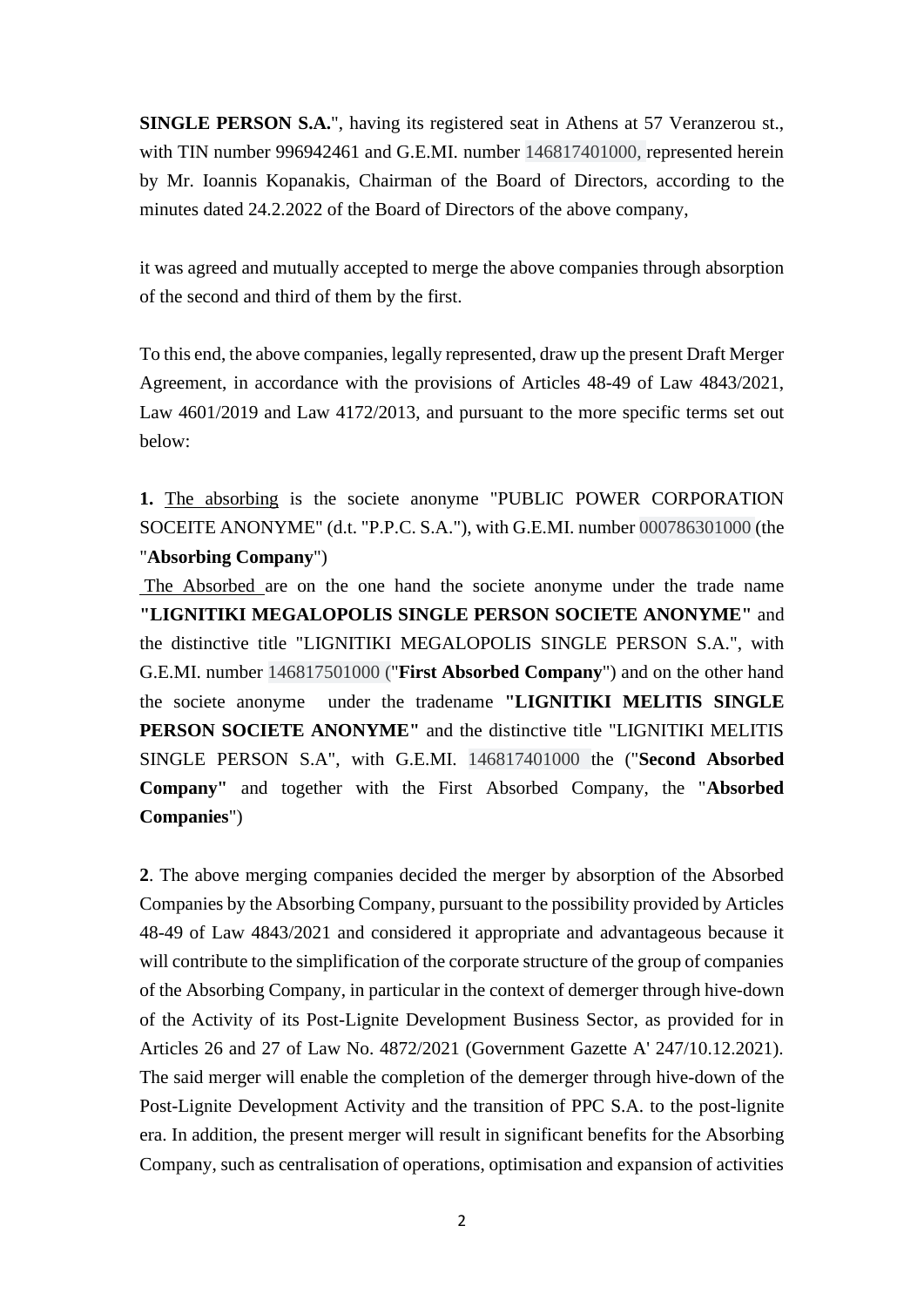and more efficient cost management. In particular, this merger and consolidation of the business activities of the merging companies is expected to result in the restructuring and in a more rational organisation of their activities through a more efficient performance of their activities by the Absorbing Company, given that the former has adequate resources, organization and human resources, and in the achievement of economies of scale. Furthermore, the above simplification of the existing structure and the restructuring of the activities are part of the overall effort to increase productivity and enhance competitiveness in the relevant market in which the merging companies operate.

**2**. The parties have agreed on the terms of the merger agreement, following the special decisions dated 23.2.2022 24.2.2022 and 24.2.2022 of the Board of Directors of the Absorbing Company, of the First Absorbed Company and of the Second Absorbed Company respectively. Also, by the same decisions of the Boards of Directors of the companies involved in the merger, the Boards of Directors of these companies gave to Messrs. George Stassis for the Absorbing Company and Ioannis Kopanakis for the First and the Second Absorbed Companies, the mandate and authorisation to conduct the relevant merger procedures, to draft and sign the Draft Merger Agreement, to submit it to the publicity formalities of article 8 of Law 4601/2019, submit it for approval to the competent corporate bodies, inform the shareholders of the merging companies that the documents referred to in Article 11 of Law 4601/2019 have been made available to them at the registered seats of the Absorbed Companies and have been posted on the website of the Absorbing Company, to sign the notarial deed of Merger and, in general, to proceed to all legal acts, actions and declarations necessary, at their discretion, for the development and completion of the process of this merger, within the limits of the mandate given to them by the Board of Directors of each of the companies participating in the merger.

**3.** The present merger will take place pursuant to articles 48 49 of Law 4843/2021, the provisions of articles 7-21 and 35 of Law 4601/2019 and the provisions of Law 4172/2013, as applicable, by valuating the assets (net worth) of the Absorbed Companies (article 17 of Law 4548/2018), as these assets and liabilities are reflected in their balance sheet dated 30.11.2021. With respect to the Absorbing Company the merger procedure is concluded upon filing with the G. E.MI. of the merger agreement (by notarial deed) and any other documents provided for by law, even before the deletion of each of the Absorbed Companies from the G.E.MI.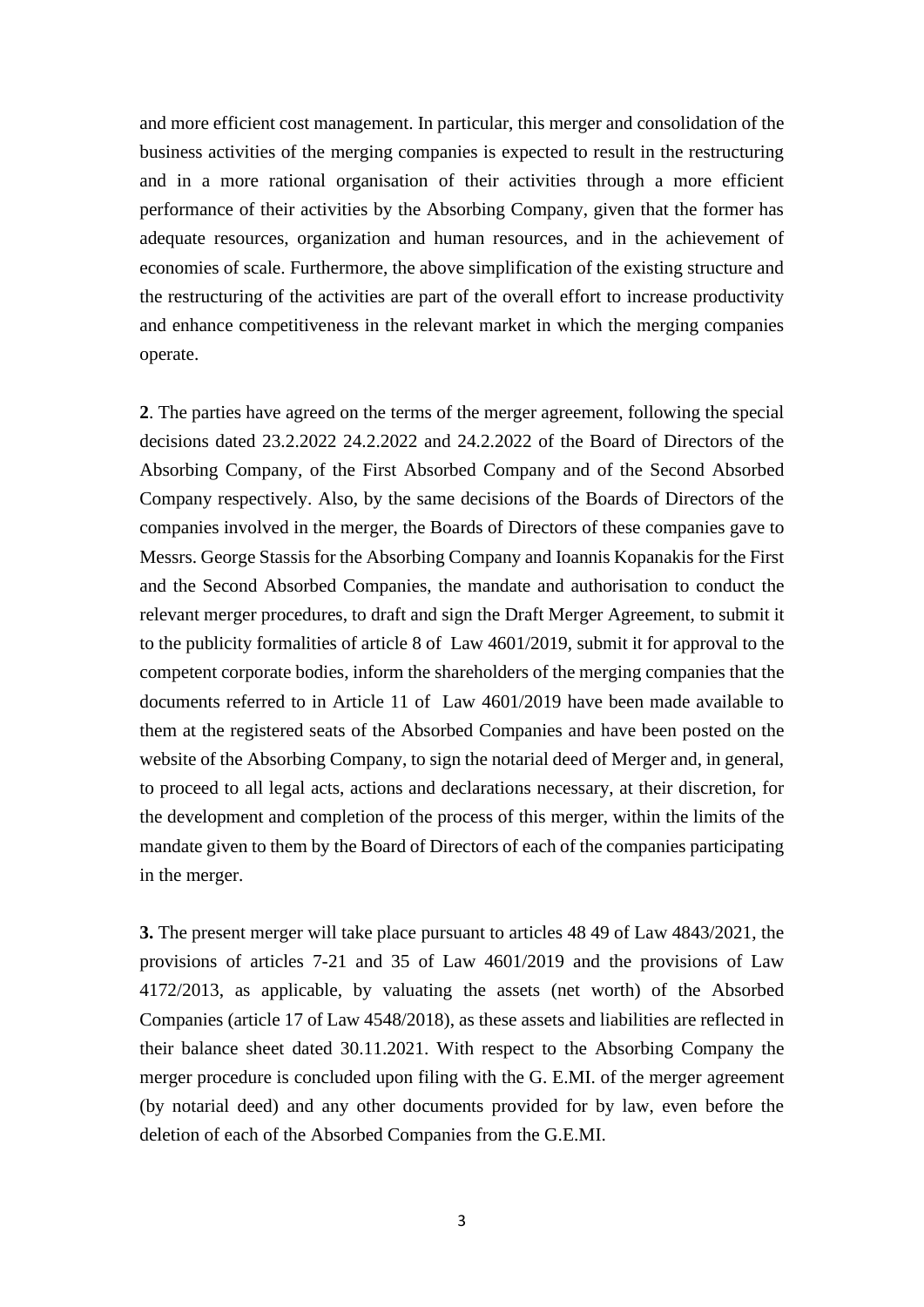**4.** As from the completion of the merger, the Absorbing Company shall be substituted automatically, fully and without any other formalities, in accordance with the law, to all rights, demands, claims, obligations and legal relations of the Absorbed Companies and this transfer shall be equivalent to universal succession, and any legal proceedings of the Absorbed Companies shall be continued by the Absorbing Company without any other formalities being required and no violent interruption of such proceeding shall take place as a result of the merger. Upon completion of the merger, the Absorbed Companies shall be deemed to be automatically dissolved and their legal personality shall cease to exist, and no liquidation shall be required.

**5.** The Absorbing Company has a share capital of nine hundred and forty-seven million three hundred and sixty thousand (947,360,000)  $\epsilon$ , fully paid up, divided into three hundred and eighty-two million (382,000,000) ordinary registered shares, with a nominal value of two Euro and forty-eight cents ( $\epsilon$  2.48) each. The shares of the Absorbing Company are listed on the main market of the Athens Stock Exchange.

The First Absorbed Company, "LIGNITIKI MEGALOPOLIS SINGLE PERSON SOCIETE ANONYME", has a share capital of forty-one million three hundred and thirty-four thousand eighty-eight (41.334,088)  $\epsilon$ , fully paid up, divided into ten million three hundred and thirty-three thousand five hundred and twenty-two (10,333,522) registered shares, with a nominal value of four  $(4,00) \in$  each.

The Second Absorbed Company, "LIGNITIKI MELITIS SINGLE PERSON SOCIETE ANONYME ", has a share capital of fifty-six million nine hundred and twenty-two thousand (56,922,000)  $\epsilon$ , paid up in full, divided into fourteen million two hundred and thirty thousand five hundred (14,230,500) registered shares, with a nominal value of four  $(4,00) \in$  each.

**6.** The Absorbed Companies shall transfer their overall assets and liabilities to the Absorbing Company based on their assets, which are reflected in their balance sheet dated 30.11.2021 and have been valuated according to the Valuation Reports dated 23.2.2022 of the Certified Public Accountants Dimitrios Douvris with S.O.E.L. Reg. no 33921 and Stergios Detsikas with A.M. S.O.E.L. 41961 of the audit firm "*Grant Thornton S.A. Chartered Accountants Management Consultants*", who were appointed for this purpose by the Absorbing Company by virtue of the decision of its Board of Directors dated 13.12.2021. The Balance Sheets and Valuation Reports shall be incorporated as an integral part hereof as Annex I. The Absorbing Company shall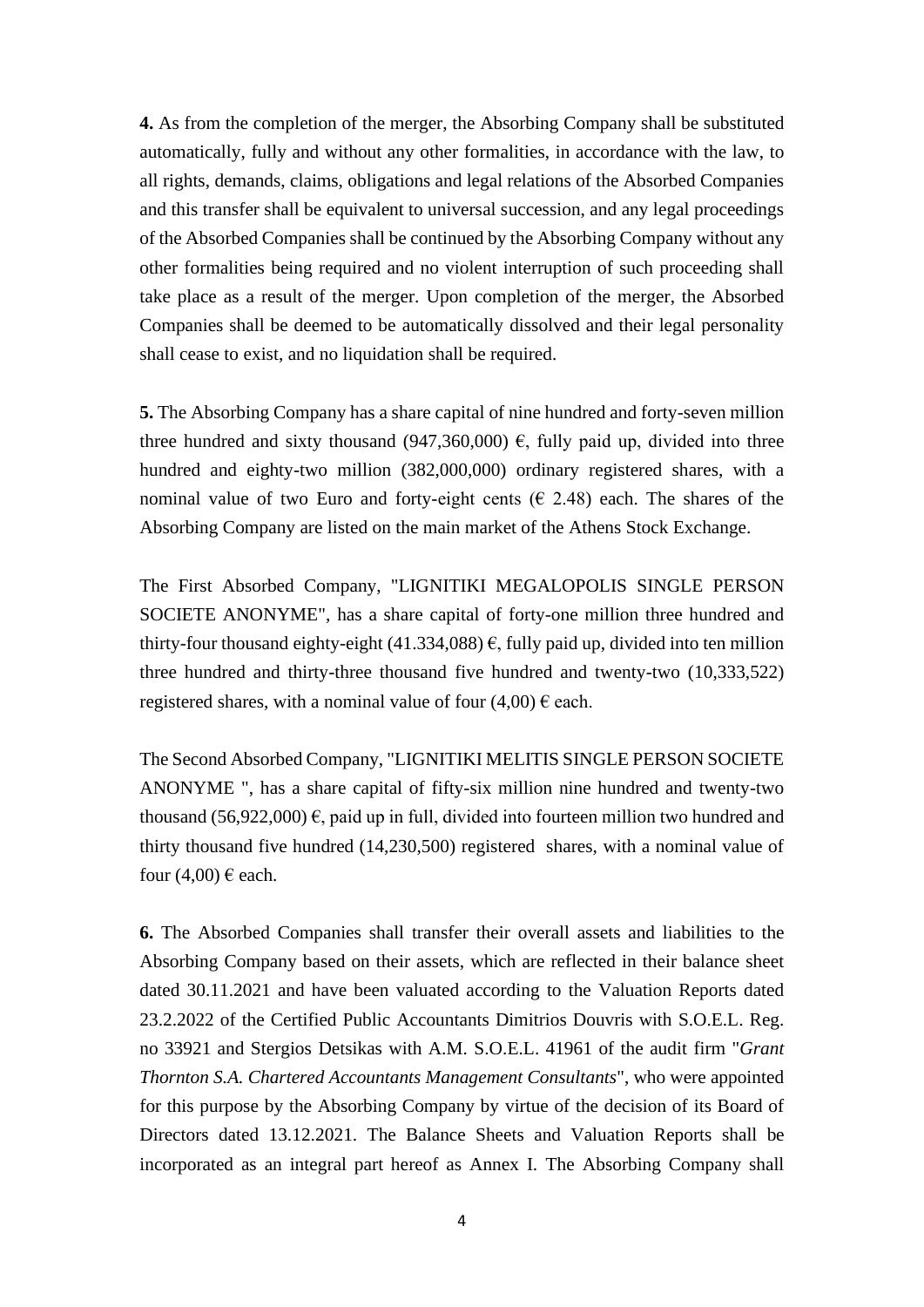become the owner, occupier, possessor and holder of all movable and immovable assets of the Absorbed Companies, of the claims thereof against third parties for any reason whatsoever, and in general of all assets of the Absorbed Companies as reflected in the balance sheet dated 30.11.2021, and as such assets shall be formed until the legal completion of this merger.

**7**. Any other rights, intangible assets, claims or other assets, even if not specifically referred to or precisely described in this draft agreement, whether by omission or oversight, licenses of any kind granted by the authorities, as well as rights or legal relations arising from any other relevant contract or legal transaction, which, upon the legal completion of the merger, shall be transferred to the Absorbing Company which shall have full ownership thereon. The full description of the assets of the Absorbed Companies, the transfer of which requires compliance with special formal requirements, shall be set out in the final notarial deed of the merger.

**8.** The Absorbed Companies shall declare, promise and warrant that: (a) their assets and liabilities as of 30.11.2021 are those reflected in their balance sheets dated 30.11.2021 on which the assets contributed, transferred and delivered to the Absorbing Company are listed, (b) the assets contributed are under their sole ownership and are free of actual and legal defects of any kind whatsoever, (c) the contributed liabilities arise to the amounts listed on their abovementioned balance sheets. Upon completion of the merger, the Absorbed Companies shall be deemed to be automatically dissolved, their legal personality shall cease to exist, and no liquidation shall be required.

**9.** The Absorbing Company shall declare that it accepts the contribution of the assets and liabilities of the Absorbed Companies, as reflected in their balance sheet dated 30.11.2021, and valuated according by the Valuation Reports dated 23.2.2022 of the Certified Public Accountants Dimitrios Douvris with S.O.E.L. Reg. Number 33921 and Stergios Detsikas with S.O.E.L. Reg. Number 41961 of the audit firm "Grant Thornton S.A. Chartered Accountants Management Consultants", and as these will have been altered until the completion of the merger. These assets shall form part of the assets and liabilities of the Absorbing Company. The Balance Sheets and the Valuation Reports shall be incorporated as an integral part hereof as Appendix I.

**10.** The Absorbing Company currently owns 100% of the shares of the Absorbed Companies, in other words their entire share capital. The share capital of the Absorbing Company shall not be altered and the Absorbing Company shall not be obliged to issue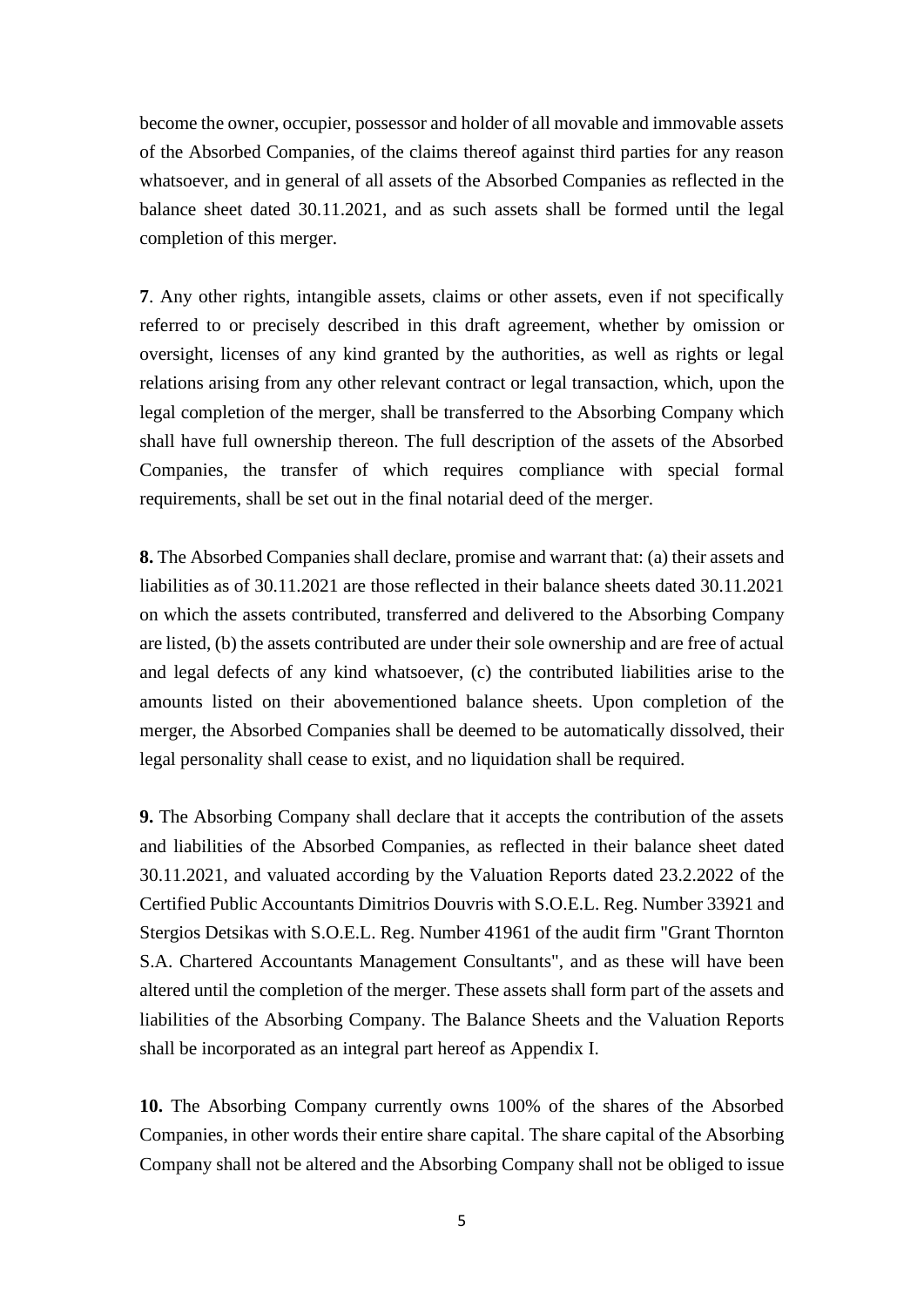new shares, since the claim for the issuance of new shares is amortized, due to intermingling, as it holds all (100%) of the shares of the Absorbed Companies. Upon completion of the merger, the shares of the Absorbed Companies shall be cancelled (as amortized following intermingling), shall no longer have any value and such value shall be offset against the corresponding account "Participations" of the Absorbing Company's assets, after special cancellation minutes have been drawn up by the Board of Directors of the latter.

**11.** All actions and transactions of the Absorbed Companies until the completion of the merger shall be considered in terms of accounting to be carried out for their account and the financial results that will arise during that period shall benefit or be borne exclusively by them.

**12. S**hareholders of the Absorbed Companies shall not be entitled to special rights or hold securities other than ordinary shares. There are no special benefits for the members of the Board of Directors, the Trustees and the Statutory Auditors of the merged companies, nor are any such benefits or rights granted as a result of the present merger to such bodies.

**13.** All shareholders of the Absorbing Company shall have the right, at least one (1) month prior to the completion of the merger, to inspect at the registered offices of the Absorbed Companies the documents provided for in cases a', b' and c' of paragraph 1, article 11 of Law 4601/2019, in accordance with article 35 par. 2 of Law 4601/2019 in conjunction with Article 48 of Law 4843/2021, as applicable.

**14.** The terms hereof have been agreed by the Parties, following specific decisions of their respective Boards of Directors.

**15.** The final decision on this merger shall be taken by the competent bodies of the merging societes anonymes in accordance with article 35 of Law 4601/2019, as in force. The merger shall be deemed completed pursuant to par. 1, Article 18 of Law 4601/2018, following registration of the merger deed with the General Commercial Registry (G.E.MI.) as regards the Absorbing Company.

**16.** The present merger does not require a resolution of the General Meeting of the merging companies, notwithstanding the general provisions, by virtue of the provision of paragraph 2, article 35 of Law 4601/2019, provided that: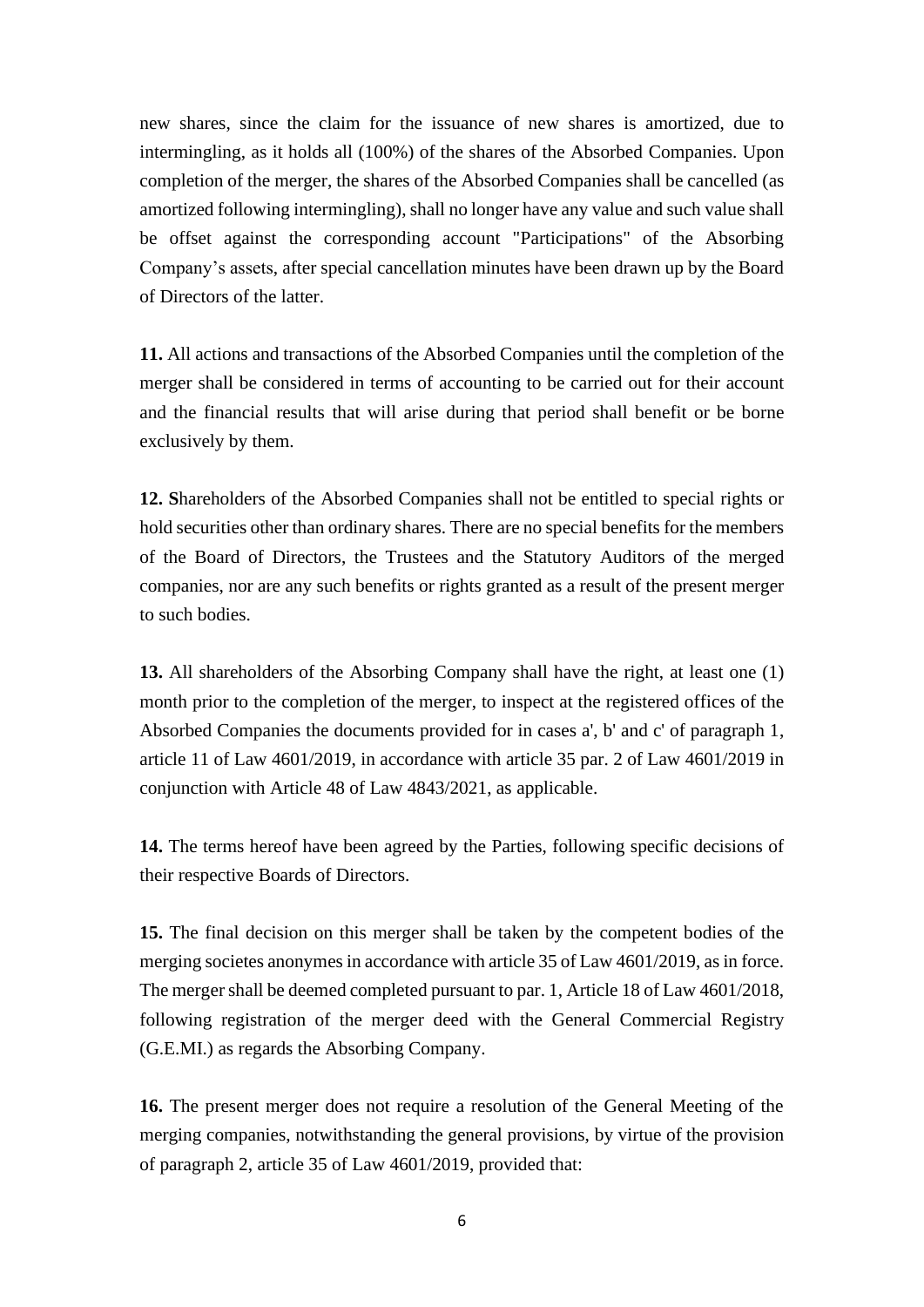(a) the publicity of the draft merger agreement pursuant to article 8 of Law 4601/2019 shall be made, by each of the companies participating in the merger, at least one (1) month prior to the completion of the merger pursuant to paragraph 1, article 18 of Law 4601/2019 and

(b) the shareholders of the Absorbing Company shall have the right, at least one (1) month prior to the completion of the merger pursuant to par. 1, article 18 of Law 4601/2019, to inspect at the registered offices of the Absorbed Companies of the documents provided for in cases a', b' and c' of par. 1, article 11 of Law 4601/2019.

**17.** If one or more shareholders of the Absorbing Company, representing one twentieth (1/20) of the paid-up share capital, request, until the completion of the merger, the convocation of an extraordinary General Meeting, setting as for item on the agenda the adoption of a resolution for the approval of the merger in accordance with article 14 of Law 4601/2019, then a relevant resolution shall be required by the General Meeting of the Absorbing Company.

**18**. Pursuant to Article 35 of Law 4601/2019, the parties agree not to have an explanatory report of the Boards of Directors of the companies involved in the merger prepared, and not to have the draft merger agreement examined by experts and a relevant report prepared by them.

**19.** This merger shall be subject to the approval of the competent authority in accordance with the relevant provisions of Law 4601/2019.

In witness whereof, the present Draft Merger Agreement has been drawn up and duly signed by the legal representatives of the merging companies.

For PPC S.A.

\_\_\_\_\_\_\_\_\_\_\_\_\_\_\_\_\_\_\_\_\_\_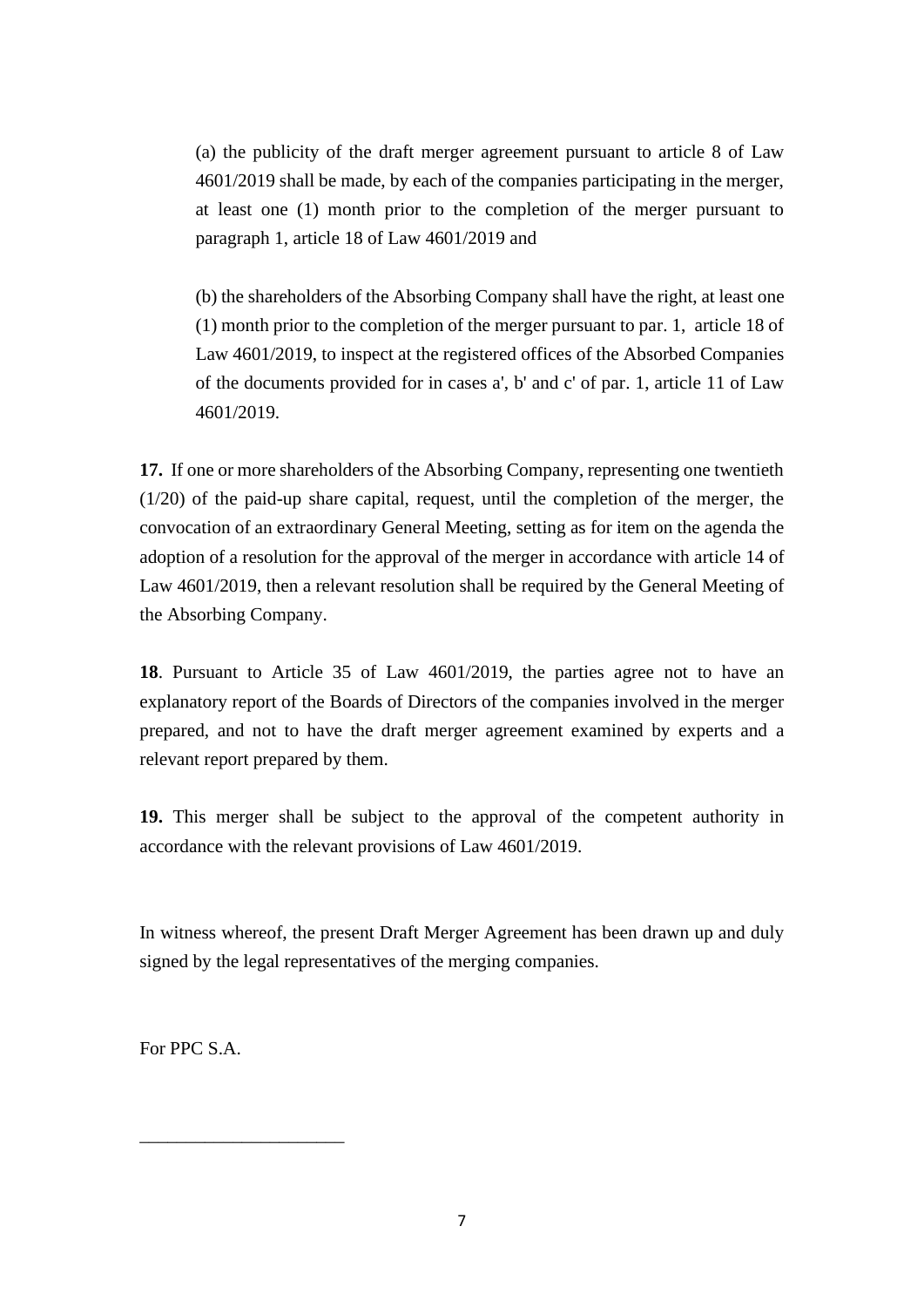For LIGNITIKI MEGALOPOLIS SINGLE PERSON SOCIETE ANONYME

For LIGNITIKI MELITIS SINGLE PERSON SOCIETE ANONYME

\_\_\_\_\_\_\_\_\_\_\_\_\_\_\_\_\_\_\_\_\_\_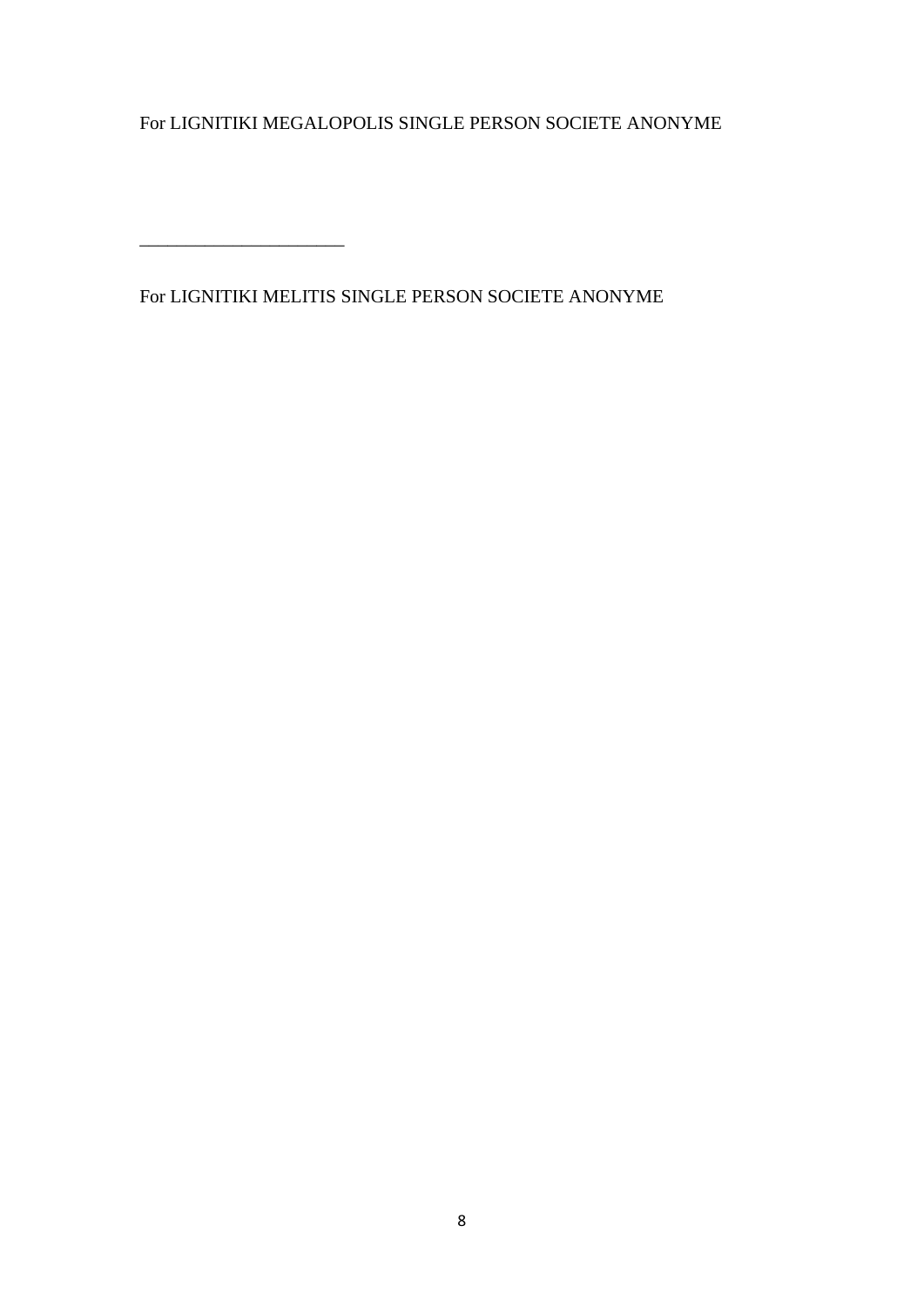#### **Lignitiki Megalopolis Single Person S.A. Financial Position - Transformation Statement**

| amounts in $\epsilon$ at 30/11/2021           | <b>IFRS value</b> |
|-----------------------------------------------|-------------------|
| <b>Tangible Fixed Assets</b>                  | 25.388.312,07     |
| Intangible Assets                             | 131.902,24        |
| Other Non - Current Assets                    | 1.073.528,58      |
| <b>Total Non - Current Assets</b>             | 26.593.742,89     |
| Inventories                                   | 15.154.320,15     |
| <b>Trade Receivables</b>                      | 4.725.902,65      |
| <b>Other Current Assets</b>                   | 2.554.935,73      |
| Cash and cash equivalents                     | 63.366.774,61     |
| <b>Total Current Assets</b>                   | 85.801.933,14     |
| <b>Total Assets</b>                           | 112.395.676,04    |
| <b>Emploee Benefit Provision</b>              | 11.806.266,00     |
| <b>Provisions for Risks</b>                   | 1.425.060,36      |
| Deferred Tax Liabilities                      | 511.274,58        |
| Subsidies for the acquisition of fixed assets | 4.493.257,66      |
| Other Long Term Liabilities                   |                   |
| <b>Total Long Term Liabilities</b>            | 18.235.858,61     |
| Trade and other Payables                      | 58.395.655,10     |
| Accrued and other current liabilities         | 18.698.082,82     |
| <b>Total Current Liabilities</b>              | 77.093.737,92     |
| <b>Total Liabilities</b>                      | 95.329.596,53     |
| <b>Total Equity</b>                           | 17.066.079,51     |
|                                               |                   |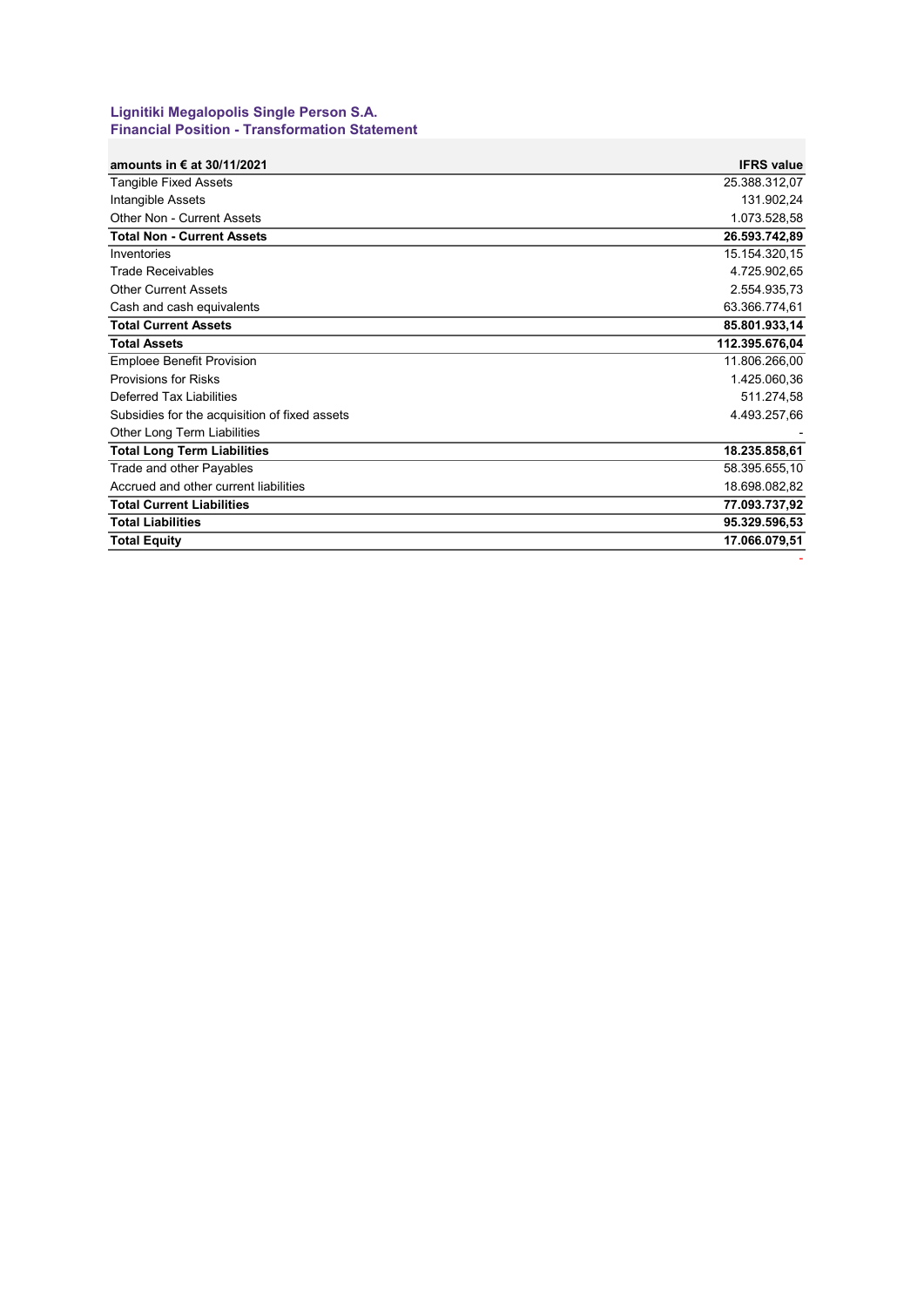#### **Lignitiki Melitis Single Person S.A. Financial Position - Transformation Statement**

| amounts in € at 30/11/2021            | <b>IFRS value</b> |
|---------------------------------------|-------------------|
| <b>Tangible Fixed Assets</b>          | 24.180.096        |
| Intangible Assets                     | 1.108             |
| <b>Other Non - Current Assets</b>     | 302.644           |
| <b>Total Non - Current Assets</b>     | 24.483.849        |
| Inventories                           | 8.345.168         |
| <b>Trade Receivables</b>              | 6.142.397         |
| <b>Other Current Assets</b>           | 6.116.095         |
| Cash and cash equivalents             | 27.595.832        |
| <b>Total Current Assets</b>           | 48.199.492        |
| <b>Total Assets</b>                   | 72.683.340        |
| Deferred Tax Liabilities              | 4.204.058         |
| <b>Emploee Benefit Provision</b>      | 3.250.437         |
| <b>Provisions for Risks</b>           | 4.183.171         |
| <b>Total Long Term Liabilities</b>    | 11.637.666        |
| Trade and other Payables              | 35.587.924        |
| Accrued and other current liabilities | 4.722.537         |
| <b>Total Current Liabilities</b>      | 40.310.461        |
| <b>Total Liabilities</b>              | 51.948.127        |
| <b>Total Equity</b>                   | 20.735.213        |

-